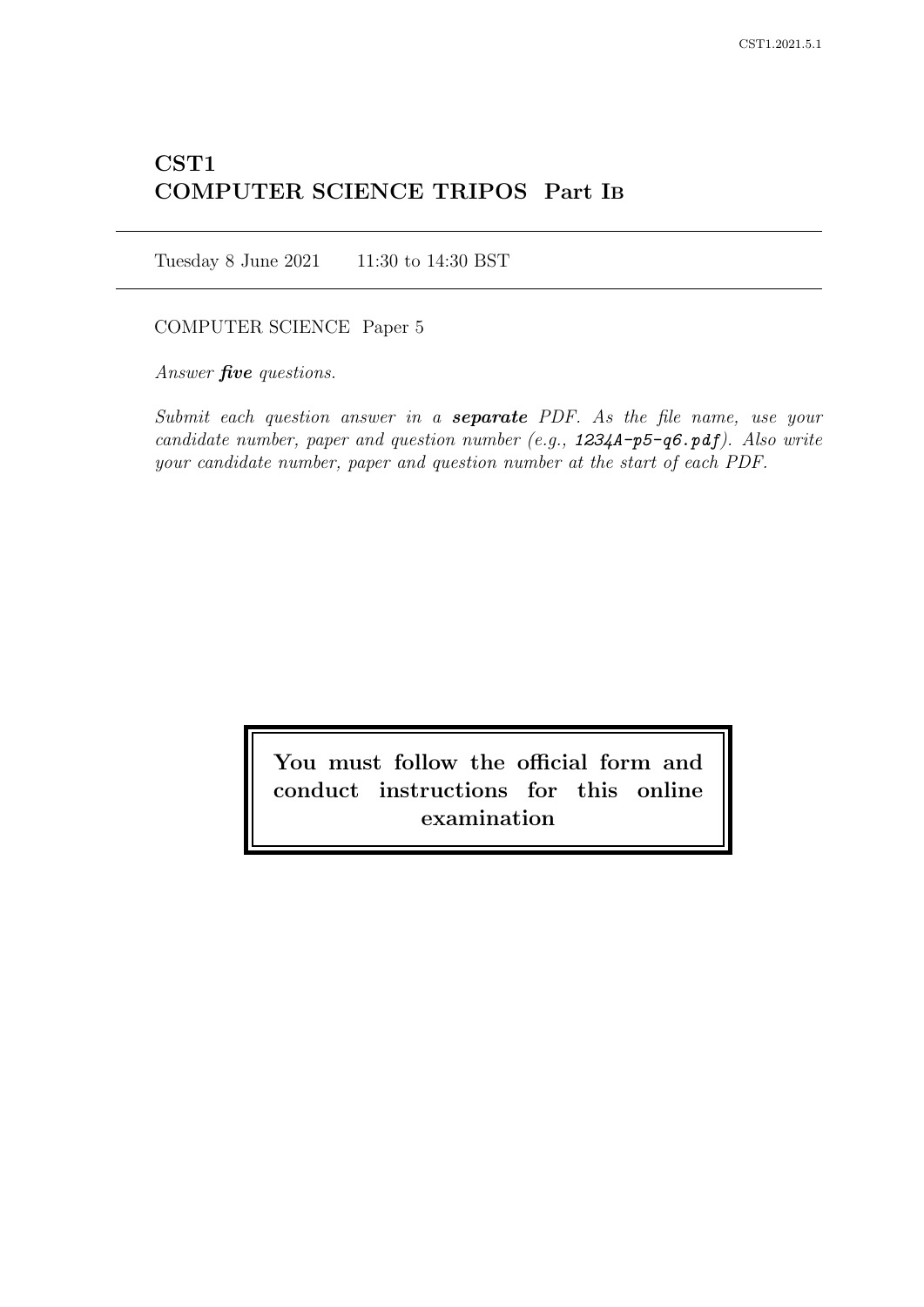#### 1 Computer Design

- (a) Moore's law and Dennard scaling both predict scaling properties of CMOS chips. What are the differences between these predictions and which predictions are valid today? [4 marks]
- (b) How is the critical path in a clocked digital CMOS circuit determined and how does it impact the maximum clock frequency? [4 marks]
- $(c)$  What is a function calling convention and how does it impact the design of the RISC-V instruction set architecture (ISA)? [4 marks]
- (d) Consider the following C function that computes the greatest common divisor, and the assembler produced by the compiler. The assembler has been split into segments. Describe what function each segment performs. [8 marks]

```
int gcd(int n1, int n2) {
  if (n2 == 0)return n1;
  else
   return gcd(n2, n1 % n2);}
##### Segment A #####
gcd:
       bne a1,zero,.L7
       jr ra
##### Segment B #####
.L7:
       addi sp,sp,-16
       sw ra,12(sp)
##### Segment C #####
       mv a5,a1
       rem a1,a0,a1
       mv a0,a5
       jalr ra, gcd
##### Segment D #####
       lw ra,12(sp)
       addi sp,sp,16
       jr ra
```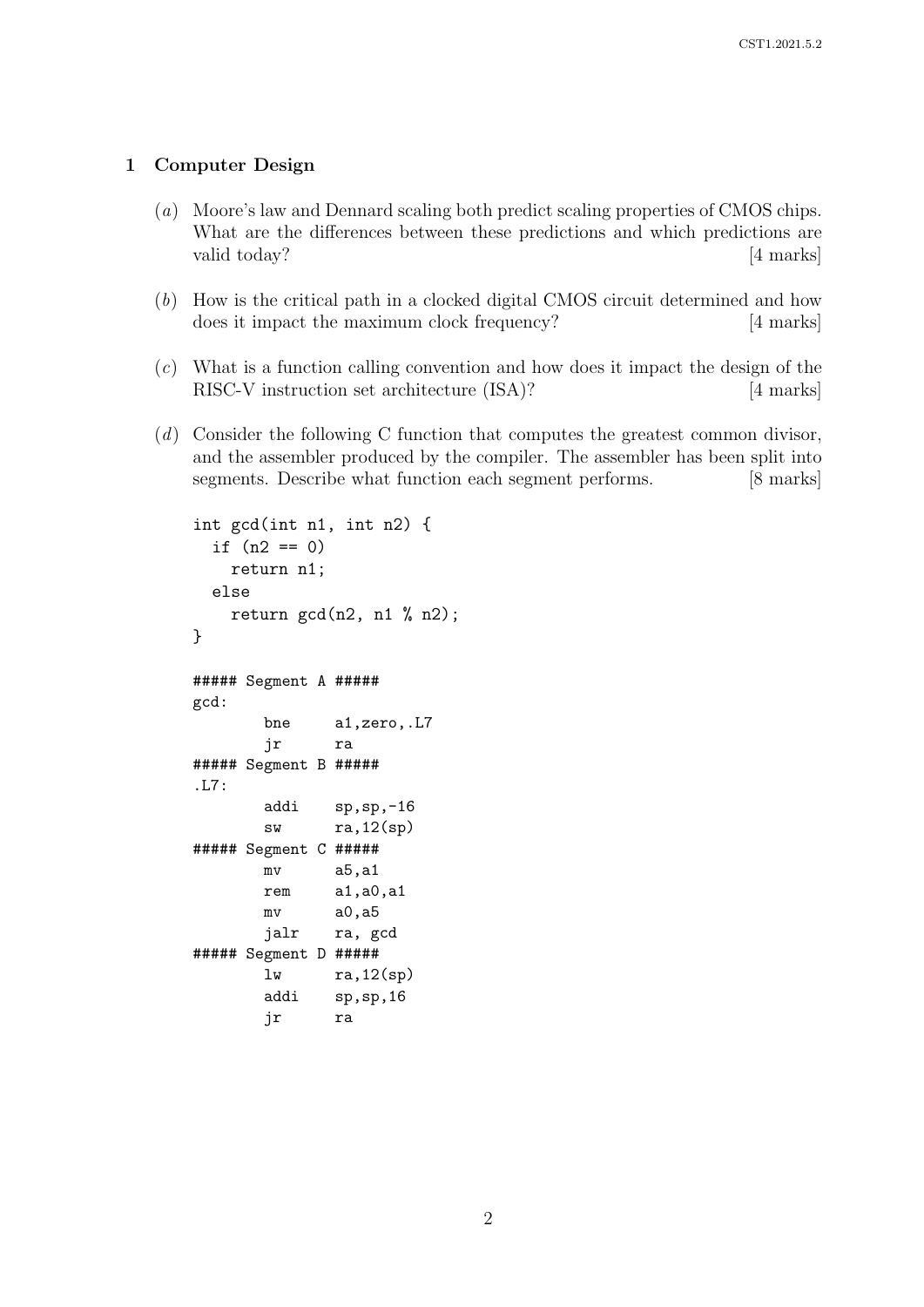## 2 Computer Design

- (a) How are forwarding paths used in processor pipelines? What pipeline hazards can they mitigate and what are the limitations of the mitigations? Provide one or more examples to illustrate the challenges. [8 marks]
- (b) For a pipelined processor implementing the RISC-V instruction set, why might branches cause bubbles in the pipeline, why are they needed and what can be done to mitigate them? Provide one or more examples. [6 marks]
- (c) In detail, describe the hardware mechanisms that are required to support virtual memory for a pipelined processor implementing the 32-bit RISC-V ISA.

[6 marks]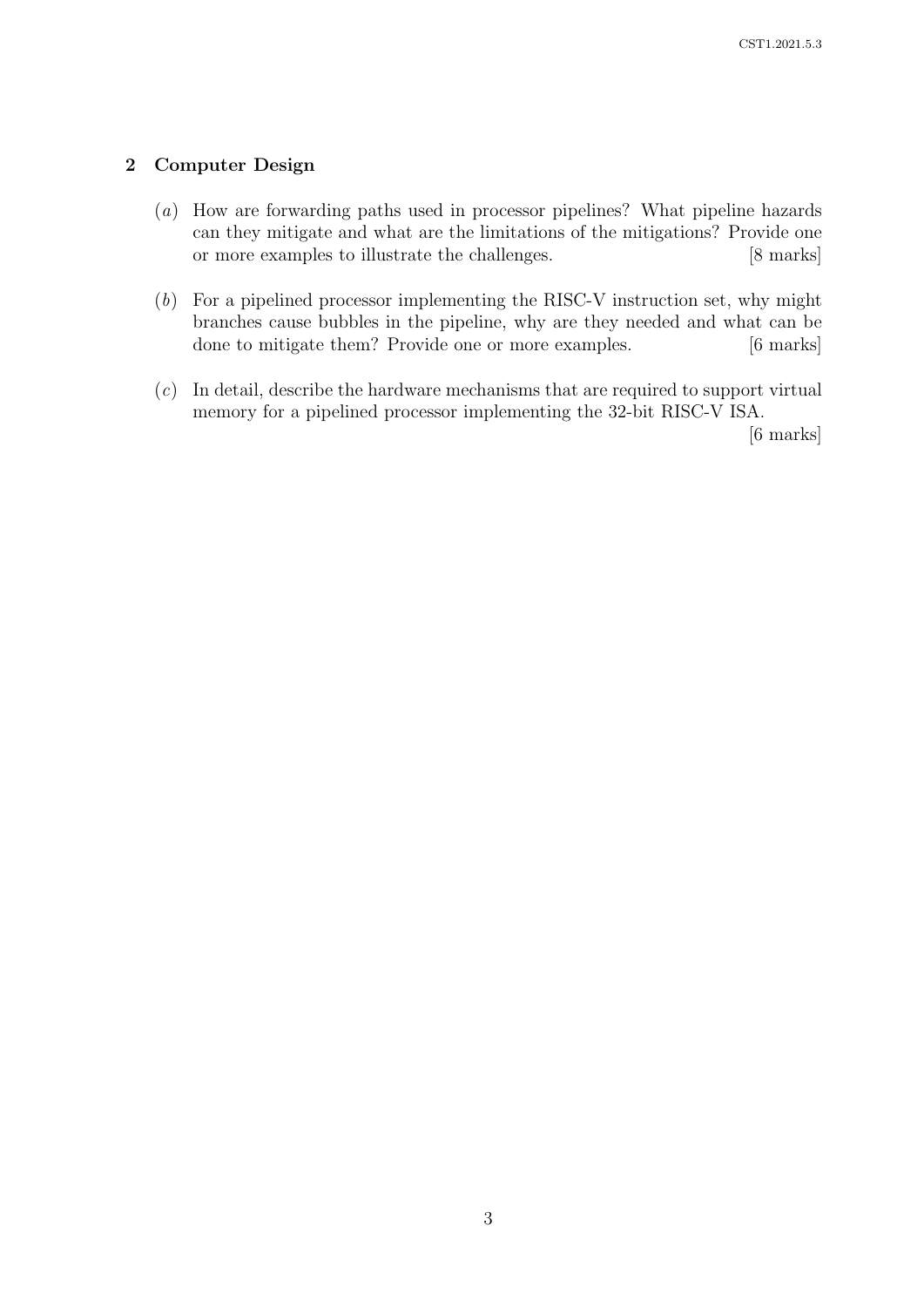#### 3 Computer Design

A processor contains two cores, each with an L1 cache connected via a shared bus to an L2 cache, which is then connected to main memory. Each L1 is a direct-mapped, 4 KiB, write-back cache. The L2 is a 4-way set-associative 16 KiB cache with the least-recently-used replacement policy. All cache lines are 16 B long. The hierarchy is inclusive, runs the MSI cache coherence protocol and is initially empty.

- (a) Considering this cache hierarchy,
	- $(i)$  Explain whether it would be suitable for a system-on-chip that is only running single-threaded applications. [2 marks]
	- $(ii)$  Explain whether it would be suitable for a system-on-chip where each core processes a small (e.g.  $\leq 1$  KiB) array of data at a time. [2 marks]
- (b) Show the cache contents and coherence state of cache lines after each access in the following sequence of physical addresses, stating any assumptions you have made. All accesses are 4 bytes long and entirely complete before the next one starts.

| Core 1: | Read  | 0xab18 |
|---------|-------|--------|
| Core 2: | Read  | 0xdb14 |
| Core 1: | Write | 0x1b10 |
| Core 1: | Read  | 0xab14 |
| Core 1: | Read  | 0xbb1c |
| Core 2: | Write | 0xa010 |
| Core 1: | Read  | 0x2b10 |
| Core 2: | Read  | 0x1b10 |
| Core 1: | Read  | 0xa018 |
| Core 1: | Write | 0x1b14 |

[8 marks]

- (c) Describe the impact of each change below (in isolation) on the cache hierarchy.
	- $(i)$  Increasing the L1 cache size.
	- $(ii)$  Increasing the line size in all caches.
	- $(iii)$  Increasing the associativity of the L1 caches.
	- (iv) Changing to an exclusive cache hierarchy.

[2 marks each]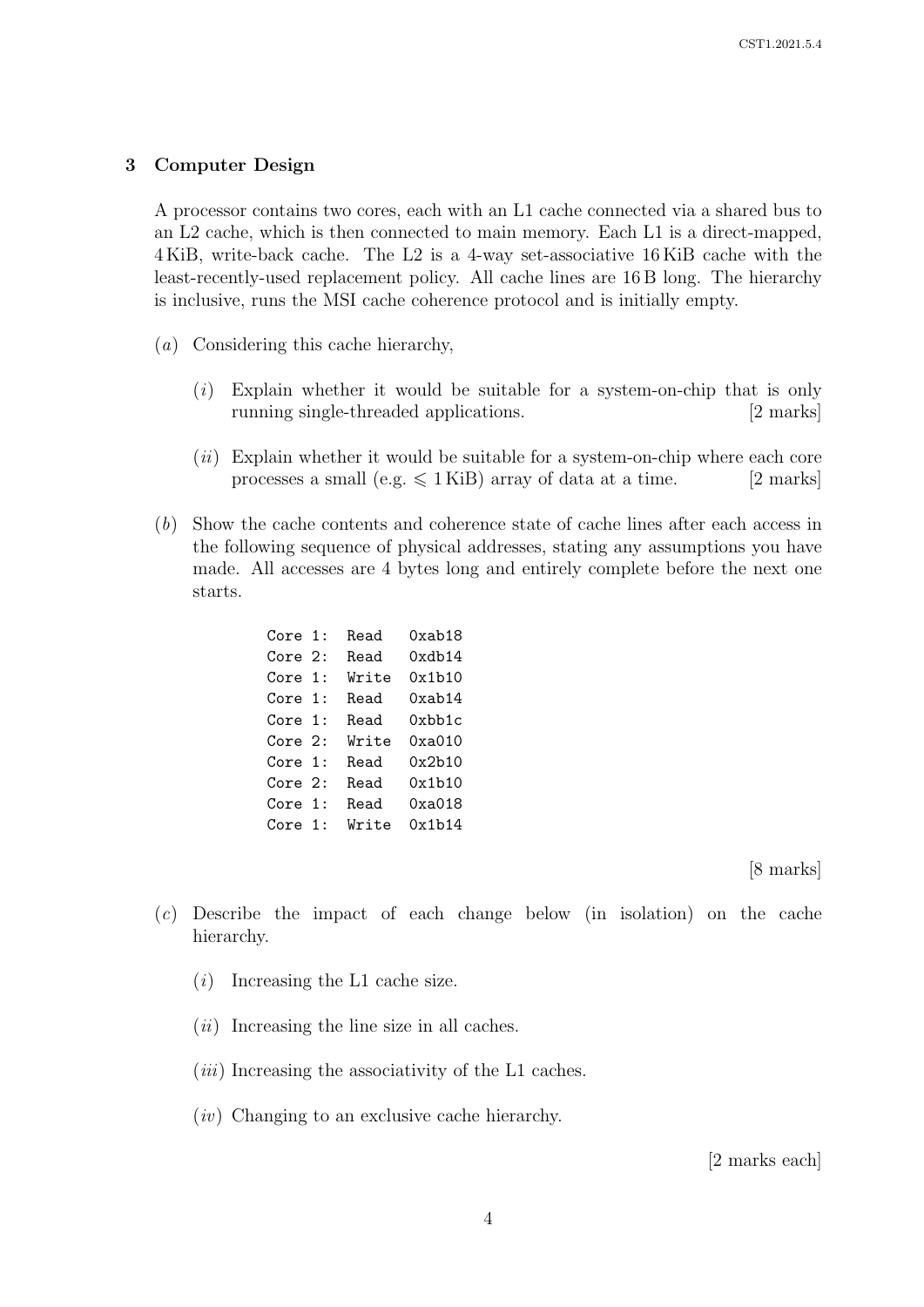#### 4 Computer Networking

(a) Consider the layer-2 switch topology shown below.



Assuming all switches start with empty switch-forwarding tables; Host X (with physical address X) sends a packet destined for Host Z. Enumerate in the style below, all packets sent across the network until the message arrives at Host Z. You may assume packet-processing, latency and transmission time are negligible. Additionally, indicate packets transmitted simultaneously. [5 marks]

| Time        | Sent |          | Frame |                                      |  |
|-------------|------|----------|-------|--------------------------------------|--|
| <b>Step</b> |      |          |       | by Device on Link Source Destination |  |
|             |      | $X - A1$ |       |                                      |  |
|             |      |          |       |                                      |  |
|             |      | $C7-Z$   |       |                                      |  |

(b) Enumerate in the style below, the forwarding table of Switch B at the end of Part (a).

| Destination Port |  |  |
|------------------|--|--|
|                  |  |  |
|                  |  |  |
|                  |  |  |
|                  |  |  |

[2 marks]

(c) Consider a layer-2 network consisting of S+1 switches, S directly attached to H hosts. Each host runs V virtual machines, each with a single address. S switches are connected using a star topology with a single switch C at the centre. Each host exchanges data with a selected and stable subset of other hosts.

Estimate the worst case number of entries in the forwarding table for any typical switch S and the number of entries in the forwarding table for switch C.

[3 marks]

(d) Users of this cluster of machines complain of occasional misbehaviour attributed to network timeouts and network slowdown.

Outline two plausible chains of events causing the problem. Describe two appropriate, cost-effective, strategies for overcoming the issues faced by the users. You may assume the switches are state-of-the-art and buying more hosts is not the answer. [10 marks]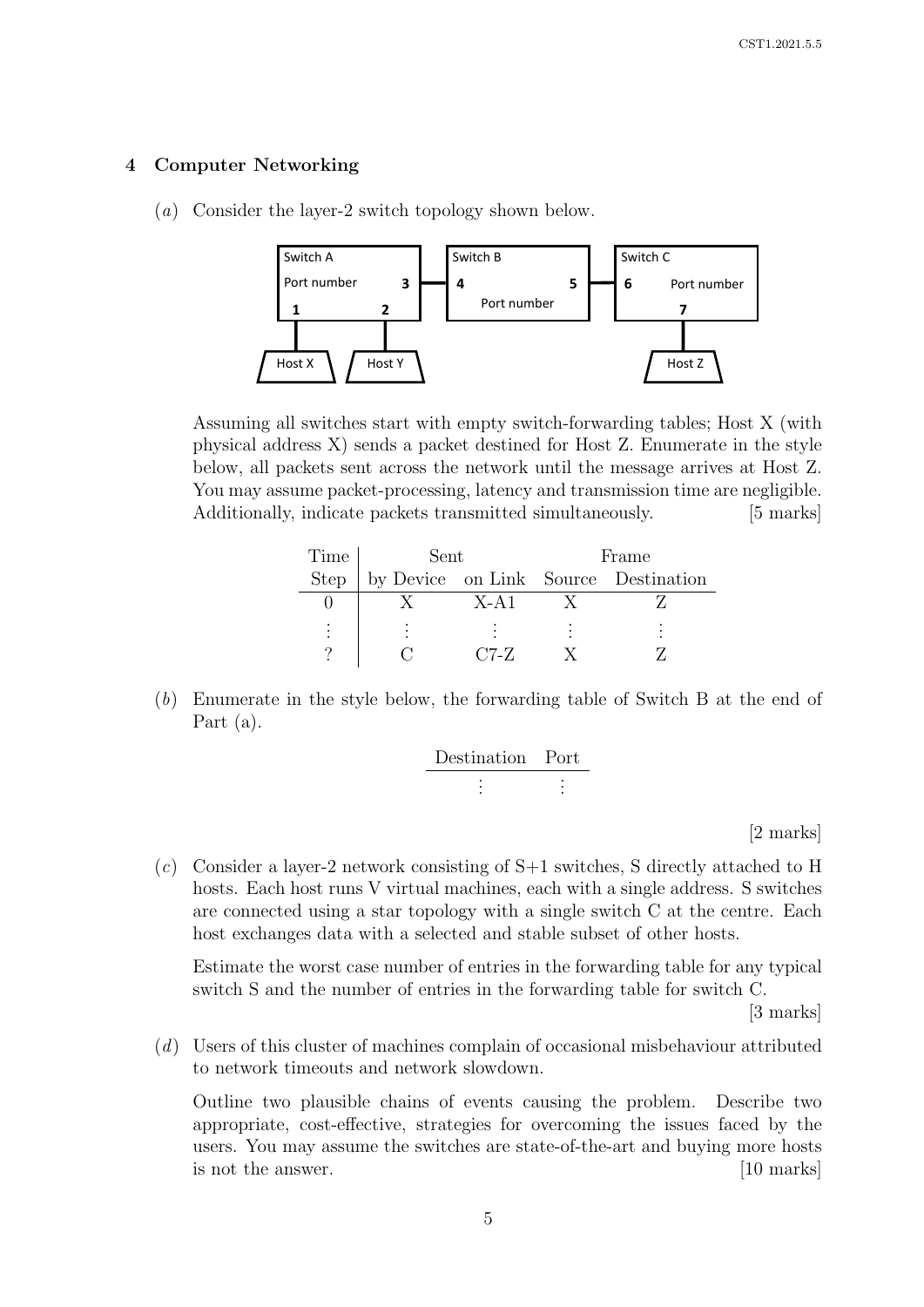#### 5 Computer Networking

(a) A user complains that their web application Times Out after successfully connecting to a remote host, yet, an investigation with ping indicates the remote host is alive.

Propose a cause of this fault and outline a test-strategy that could be used automatically to detect such a fault. [4 marks]

- (b) A user would like to infer the path between two hosts; they suggest using the utility ping. Make your argument for why traceroute is the more appropriate utility, comparing and contrasting their operation. [4 marks]
- (c) Consider the test network below; Y and Z are two unix IPv4 hosts, while nodes A through E represent fully-conformant IPv4 routers providing the only connectivity between the two hosts.



Per-packet load balancing by A and E means packets may be sent on any valid path. No firewalls or packet filtering is used anywhere in the network.

 $(i)$  Using traceroute infers the following paths: (Y-A-B-C-E-Z), (Y-A-D-E-Z), (Y-A-B-D-E-Z), and (Y-A-B-E-E-Z)

Explain (with diagrams as appropriate) why these results have occurred and identify the two true and two false results; [8 marks]

(*ii*) A firmware upgrade for routers A and E means they now do per-flow and not per-packet load balancing. Despite the functions of the flow-based load balancing, traceroute results have not changed; two false paths are inferred along with two true paths.

Explain this outcome and a strategy to identify only true paths.

[4 marks]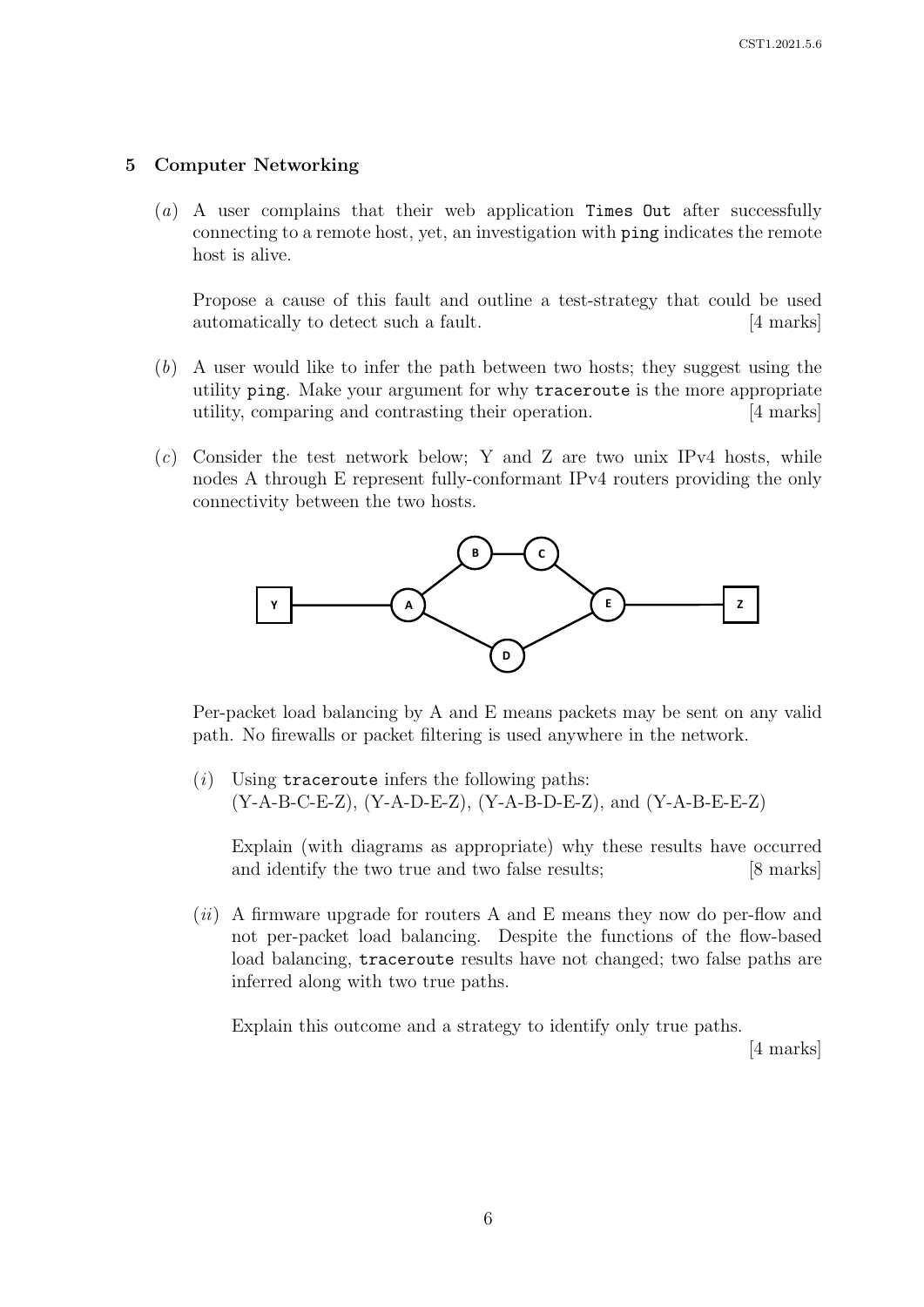## 6 Computer Networking

- (a) For IPv4 ISPs, each domestic installation typically gets a /32 network. You have a complicated configuration requiring NAT and multiple IPv4 subnets.
	- (i) Why would an IPv6 based provider allocate four /64 networks for your premises when each  $/64$  represents  $2^{64}$  addresses? [2 marks]
	- $(ii)$  A colleague has IPv6 with another provider; they only allow one /64 for each domestic installation. In the past your colleague has used a NAT and many IPv4 private address blocks, but keenly adopted IPv6 permitting them to upgrade their home network. They are now using blocks of the allocated /64 and a router in their home to interconnect the subnets.

Not everything is working as they hoped; for example, sometimes IoT devices can't connect to the Internet to update and your colleague can not connect to their front-door camera when at work.

Explain what sort of problems your colleague may face along with methods by which they could verify the root cause. [6 marks]

- (*iii*) Explain to your colleague why you might not be able to *lend them* one of your /64 allocations, even though the /64 blocks (provided to you by your ISP) are each globally routable addresses. [2 marks]
- (b) A local area network may carry several different LANs simultaneously; such a network would be designated for known sets of HomePlug devices.

Describe a physical line coding approach for the HomePlug devices that: allows two or more simultaneous virtual local area networks to fairly share the same physical channel, but does not permit trivial interception of network traffic.

Outline your approach along with its benefits and drawbacks, comparing it with the simplest use of VLAN tags in Ethernet. [10 marks]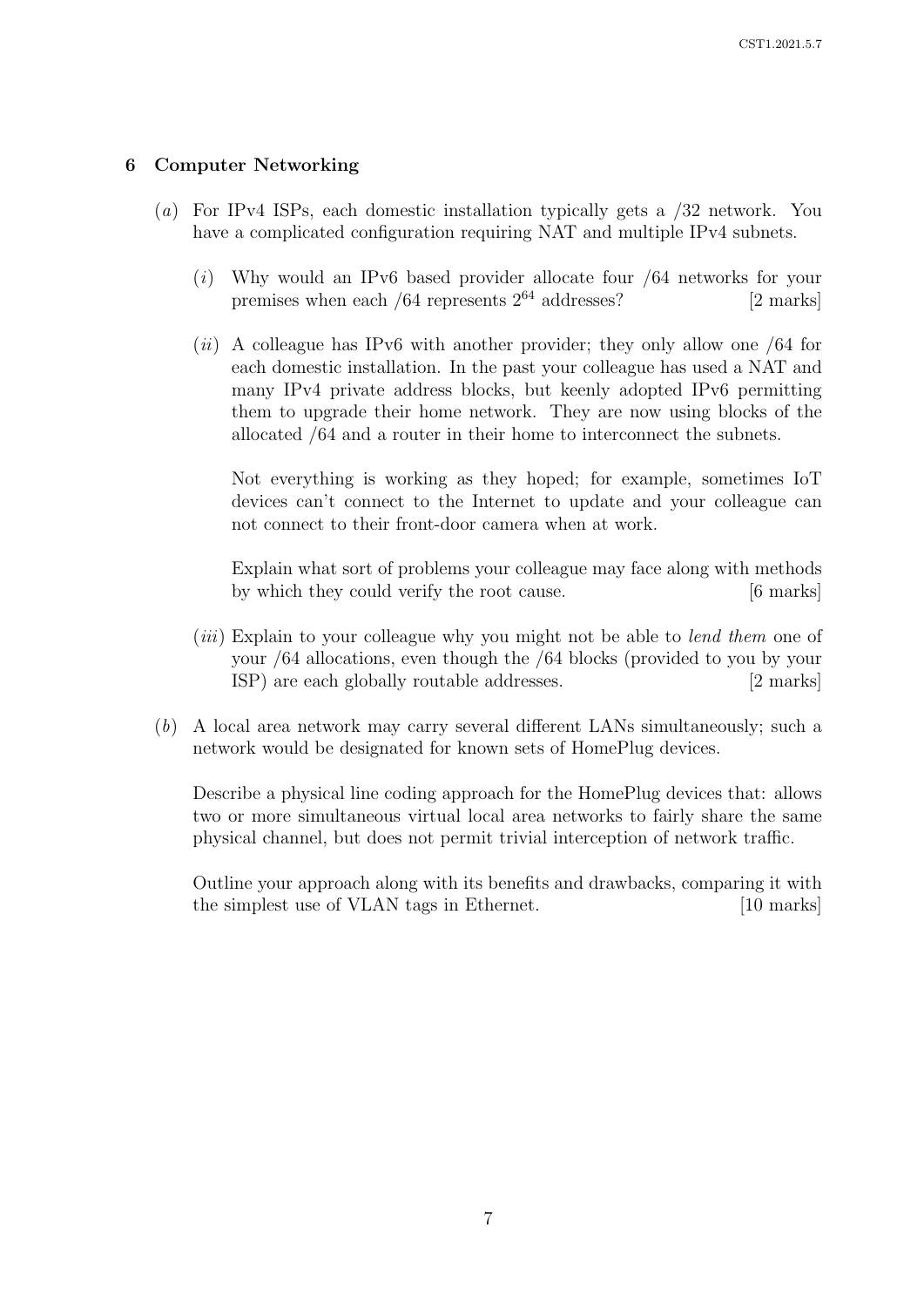## 7 Concurrent and Distributed Systems

- (a) Explain what happens to the state space, the possible behaviours and the reachable state space when two automata are coupled. [3 marks]
- (b) The Banker's Algorithm can be viewed as a predicate over shared state. What state does it operate over and does this include the program counter of the participating threads? When does it return true or false? [6 marks]
- (c) What is the difference between strict and non-strict isolation in a transaction processing system? What do both approaches ensure? Which can lead to a transaction abort being forced by the system and why? [3 marks]
- (d) "Increment and decrement operations are freely commutable" what two assumptions are required for this statement to hold? Is it true that the effects of transactions containing increment and decrement operations are always serialisable? [3 marks]
- (e) Customers interact with a transaction processing system over a web interface but confirmations are also sent by email, such as 'please collect from your local branch'.

Should the email message be generated before, during, or after the process of committing the order transaction? What are the advantages and disadvantages of different approaches? Fully justify at least two design decisions in terms of system complexity and durability over a system crash.

[5 marks]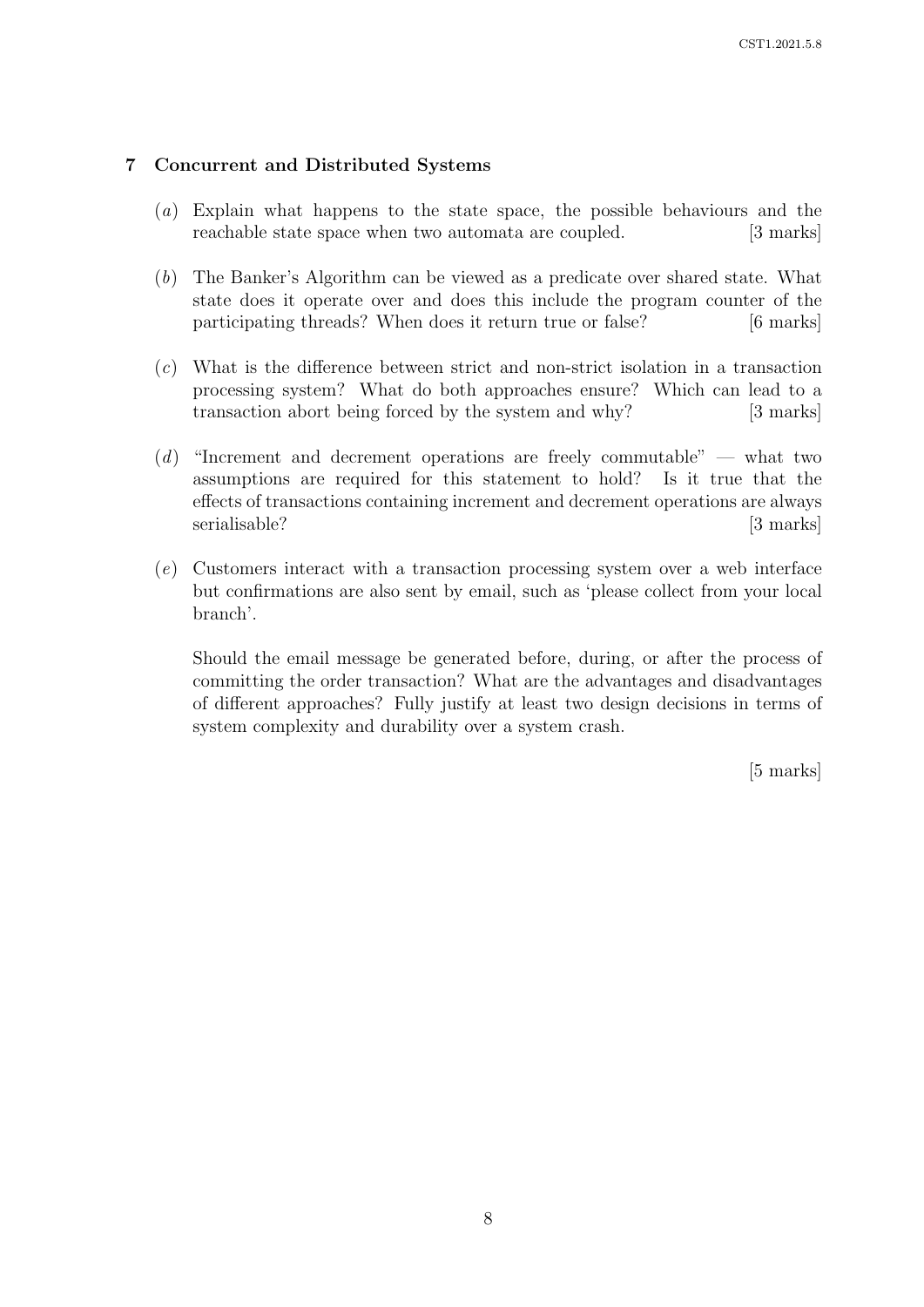#### 8 Concurrent and Distributed Systems

You are developing a distributed system in which you want some task to be assigned to exactly one node at any given time. If that node crashes, the task must be automatically reassigned to a different node, but you also want to ensure that there are never two or more nodes executing the task at the same time.

This is known as a *lease*. A lease is a concurrency primitive similar to a lock (only one node may hold a lease at any time); the difference is that a lease times out if it is not renewed for some time. After timing out, another node can acquire the lease.

- (a) Briefly summarise how leader election works in the Raft consensus algorithm, and discuss the commonalities and differences between leader election and a lease. (Focus only on leader election, and ignore the rest of the Raft algorithm. Include the role of the term number in your explanation.) [5 marks]
- (b) In a partially-synchronous system with crash-recovery failures, is it possible to guarantee that a lease is always held by exactly one node? Justify your answer. [5 marks]
- (c) You are asked to design a lease algorithm for a system in which the set of nodes is not known in advance, and may change over time. Can the Raft leader election algorithm be used here? Why/why not? [2 marks]
- (d) A colleague proposes the following lease algorithm:
	- There are three servers, each storing a value that is initially null.
	- Assume every client has a unique ID *clientId*  $\neq$  null. Every 10 seconds, each client that wants to acquire the lease, or currently holds the lease, sends a request (acquire, *clientId*) to all three servers.
	- When a server with current stored value  $v$  receives (acquire,  $n$ ): If  $v = \text{null} \quad \lor \quad v = n$ , or if its value was last set more than 30 seconds ago, then it sets its value to  $n$  and replies true. This counts as "setting the value", even if the value does not change. If its value was last set to  $v \neq n$  less than 30 seconds ago, it leaves its value unchanged and replies false.
	- $\bullet$  If a client receives two or more true responses from the servers, it now holds the lease, otherwise it does not hold the lease.

Discuss the strengths and weaknesses of this algorithm. What faults does it tolerate? What assumptions does it make for its correctness? How might the algorithm be improved to avoid some assumptions or weaknesses? [8 marks]